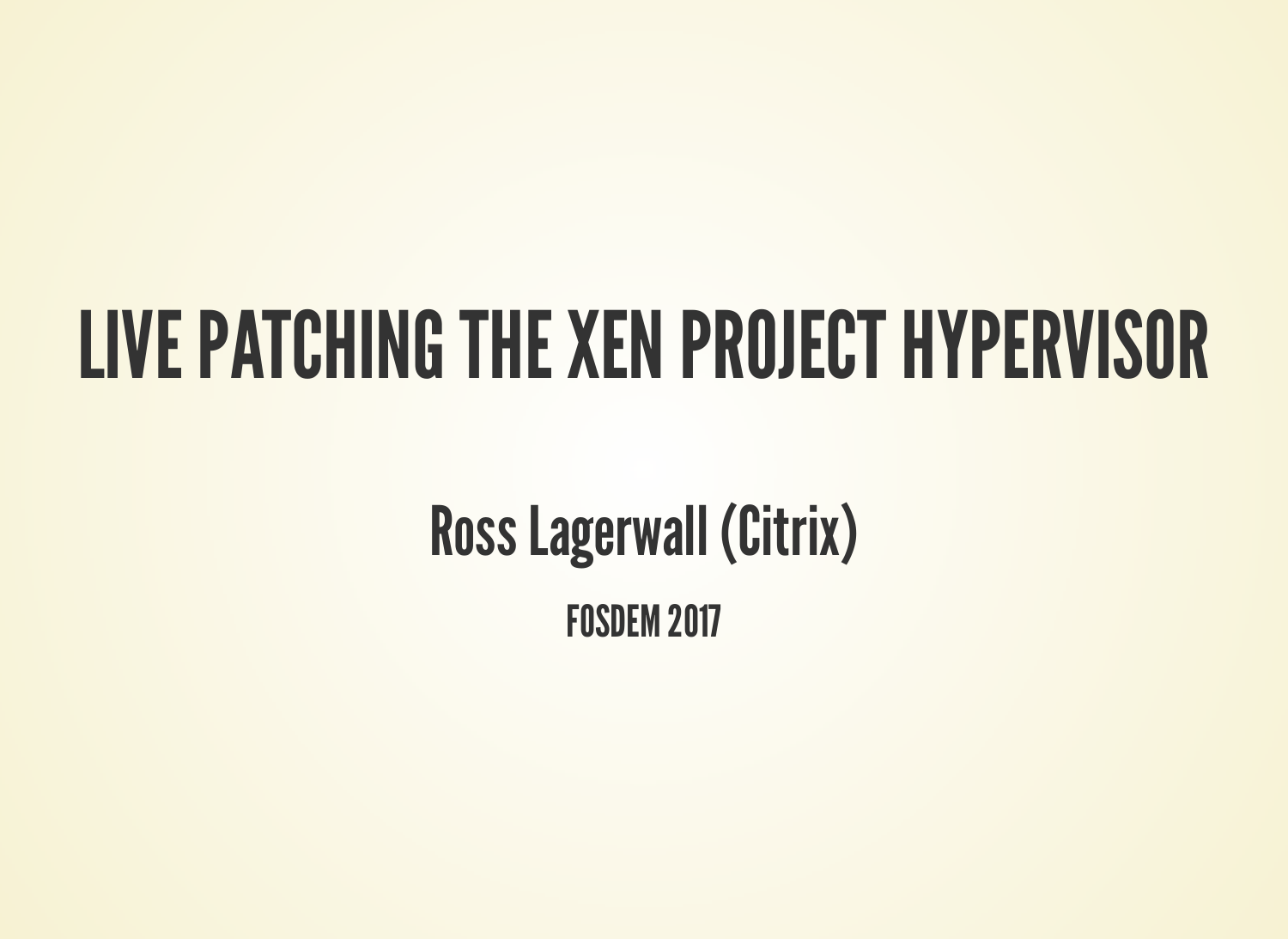#### **Introduction**

Xen supports live migration — so why live patch?

- VM is using a pass-through device.
- Live migration downtime is too long.
- To avoid host downtime.
- Not enough spare resources to move all VMs off the host.

**There are several good reasons to live patch the hypervisor!**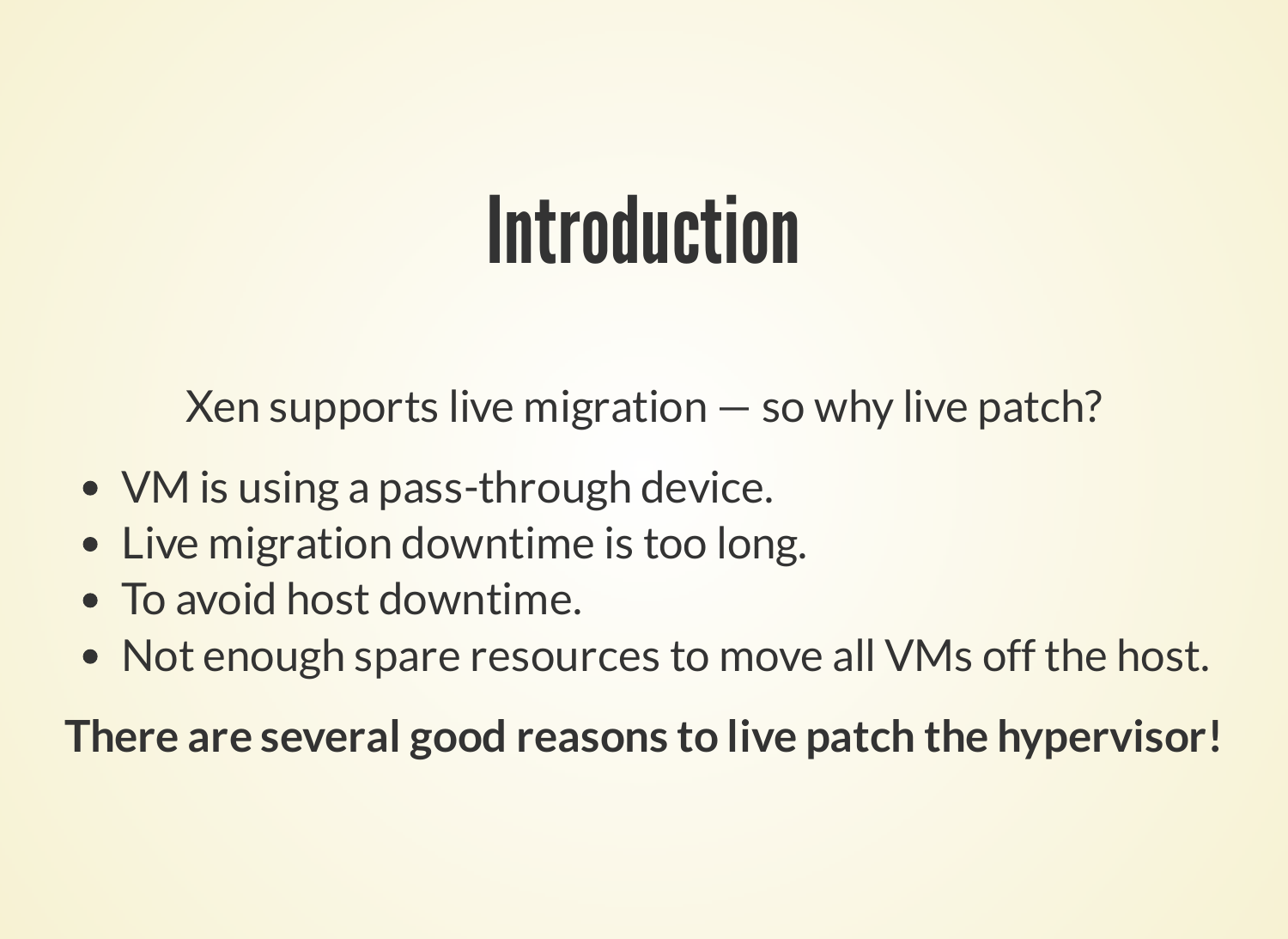### **Patching basics**

Inline replacement of hypervisor code would be possible but not necessarily practical.

We replace old functions with new functions instead.

Xen Live Patch has a function-level granularity.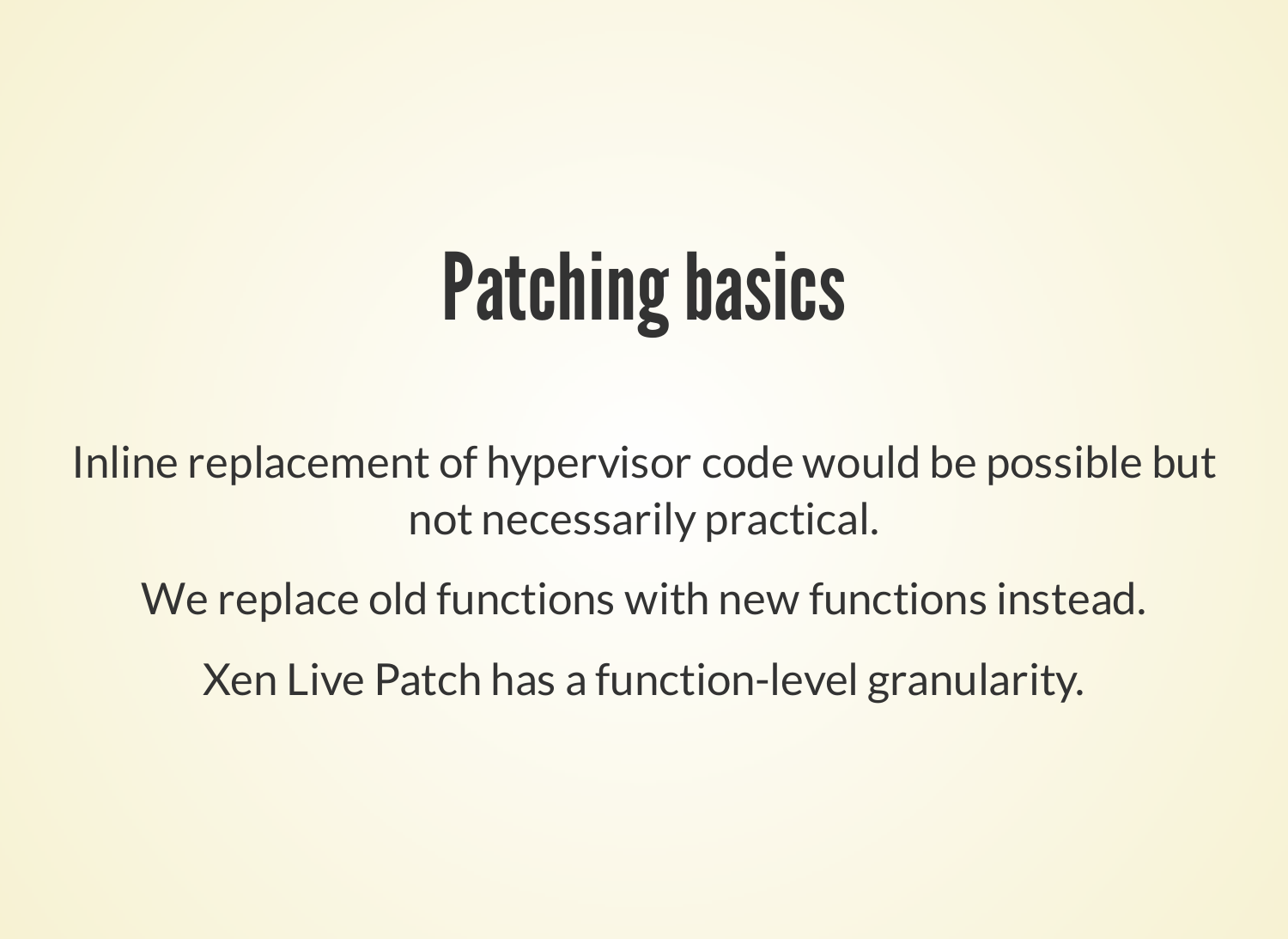### **Payloads**

A payload is a set of replacement functions plus metadata. It is packaged in a relocatable object file, like a kernel module. Since the module is relocatable, all the symbols need to be resolved.

Xen has a simple linker to do this while loading the payload.

Plus a whole lot more: perform relocations, apply alternative instructions, and parse the replacement table, hook functions, and bug and exception frames.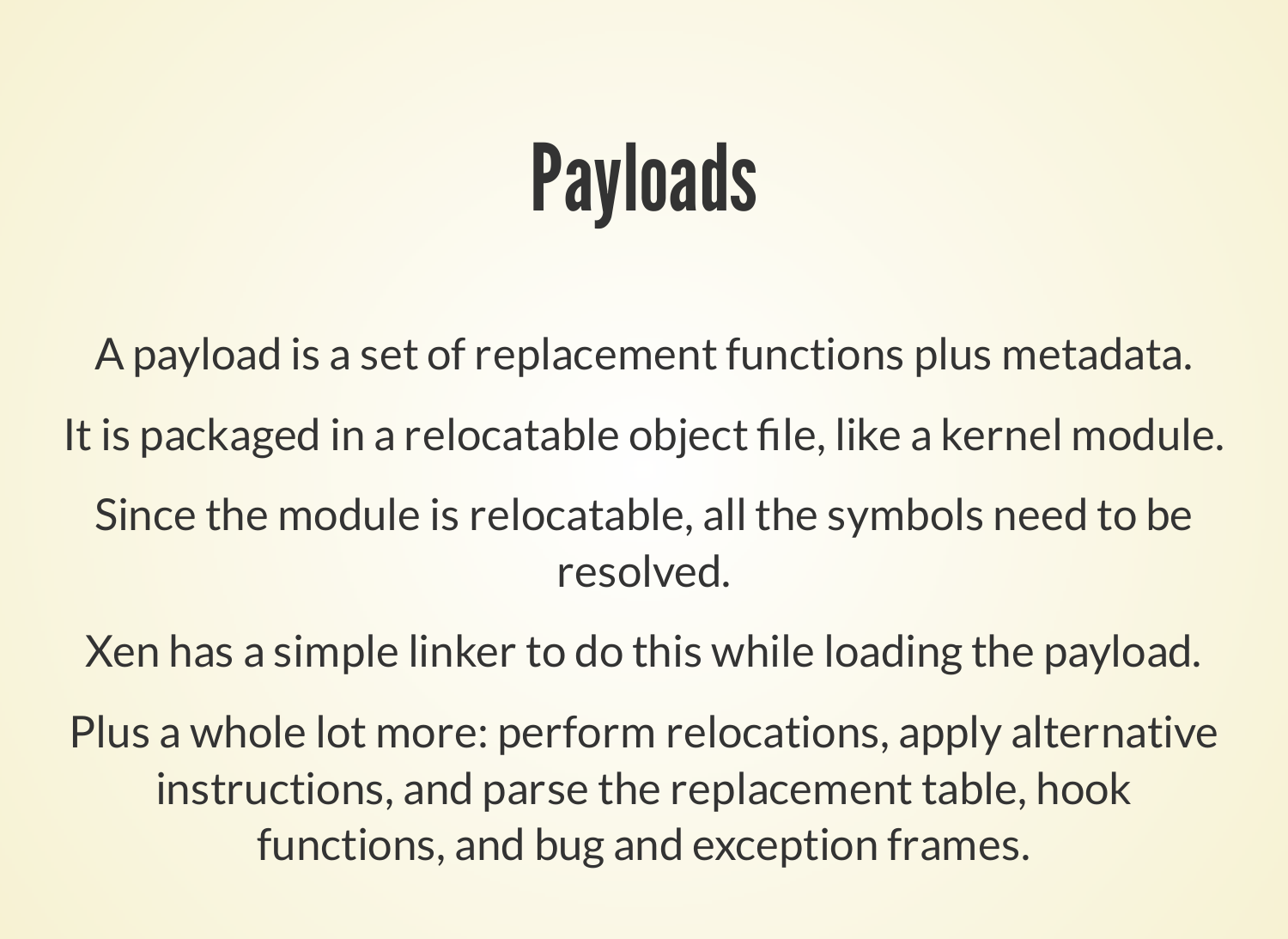## **Stacking payloads**

Payloads are specific to a particular build of the hypervisor. They depend on the exact hypervisor internal ABI — not stable.

The hypervisor and each live patch contains a build-id.

Each payload is designed to be applied on top of a specific build-id to prevent applying a patch on the wrong base.

This model allows loading a stack of patches.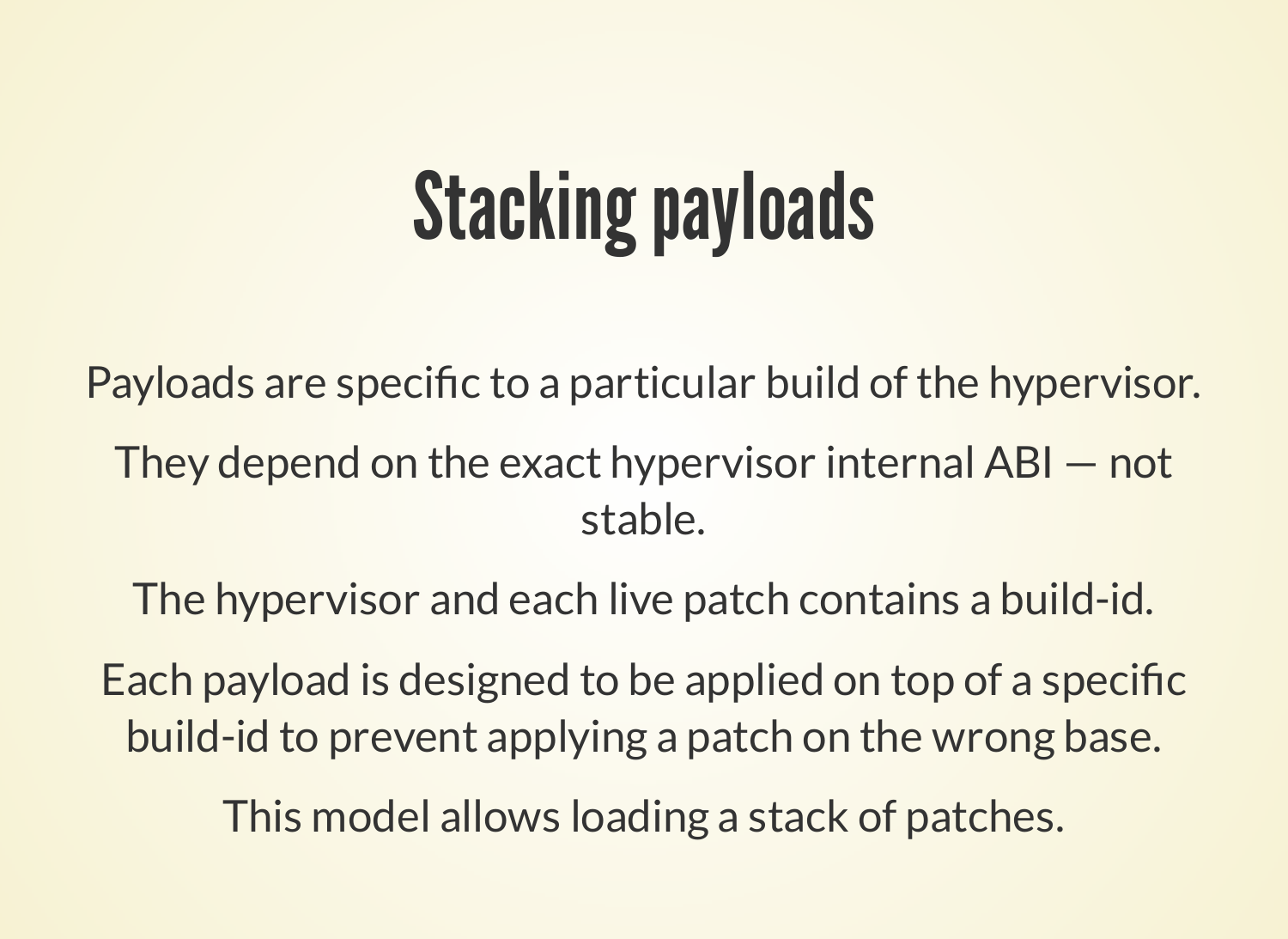## **Applying payloads**

A loaded payload needs to be applied to take effect.

To avoid modifying code while it is being executed, the system is quiesced.

We check in the return-to-guest path if any live patches need to be applied.

At this point, there is a fixed, small subset of functions that could be on the stack.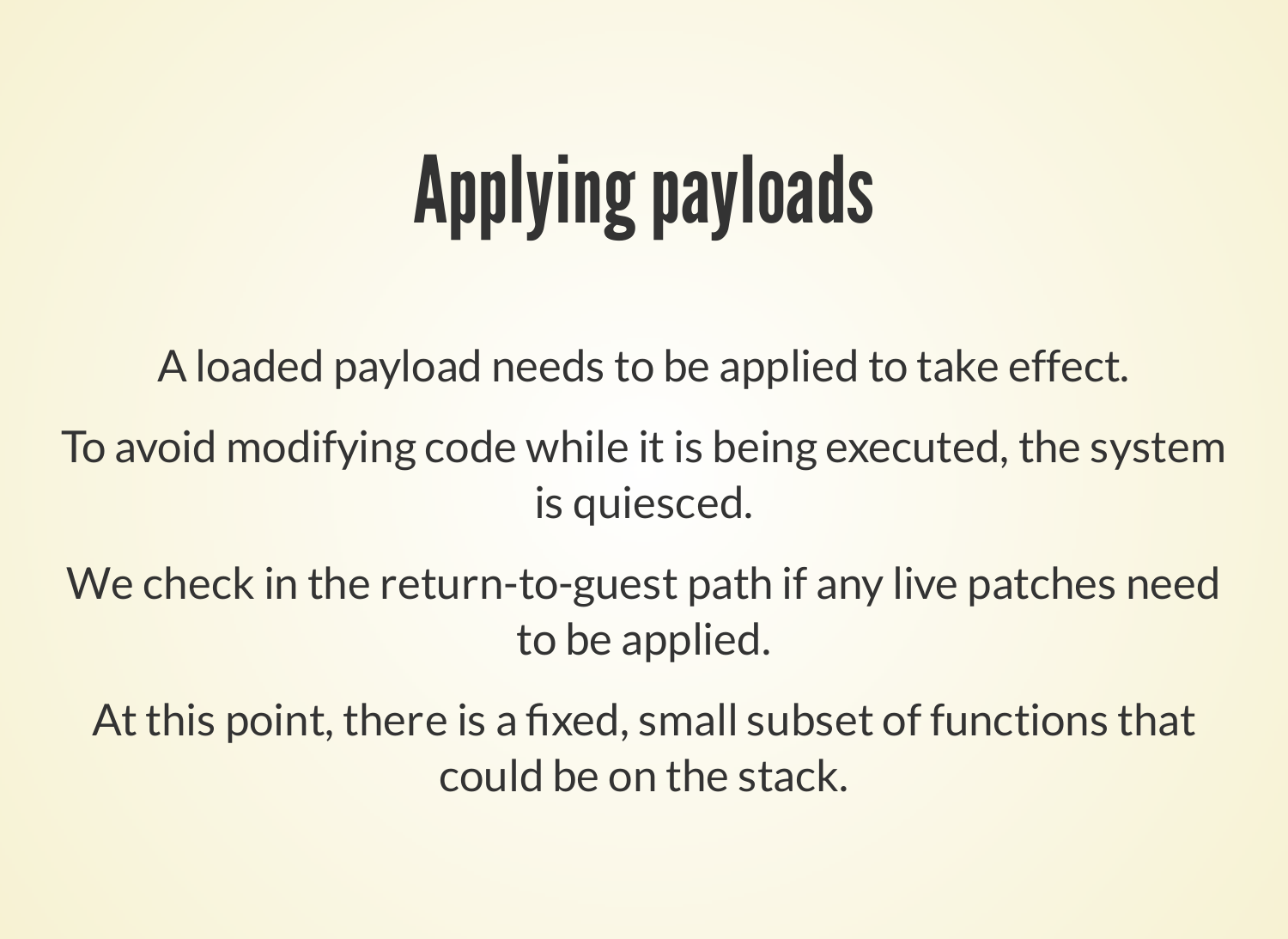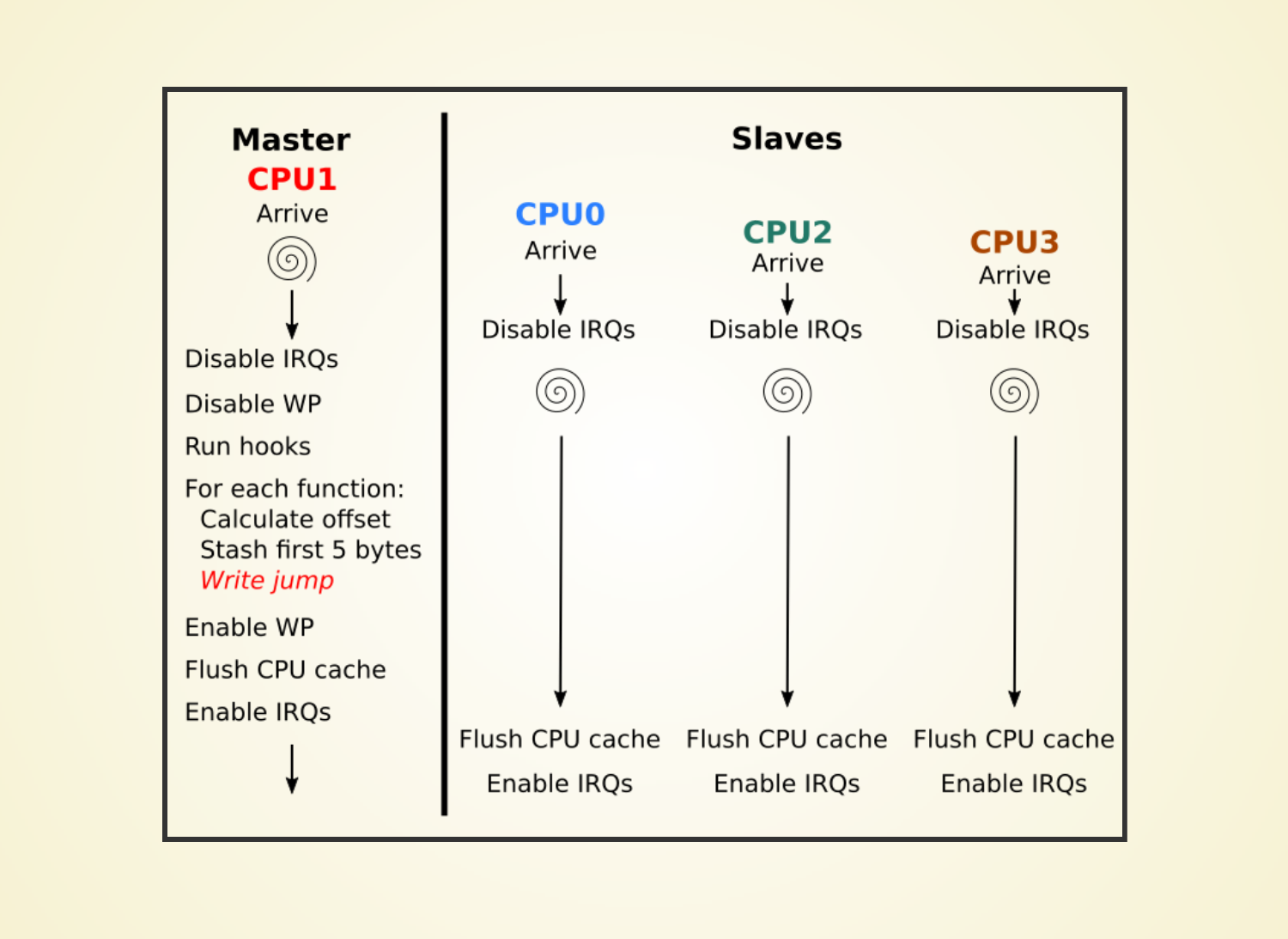#### Hypervisor interface

The sysctl hypercall was extended with four new suboperations for:

- Uploading a payload
- Listing payloads
- Querying a payload state
- Sending a command to apply, revert or unload a payload

The new sub-operations are controllable through XSM.

The xen-livepatch tool is used to access this functionality.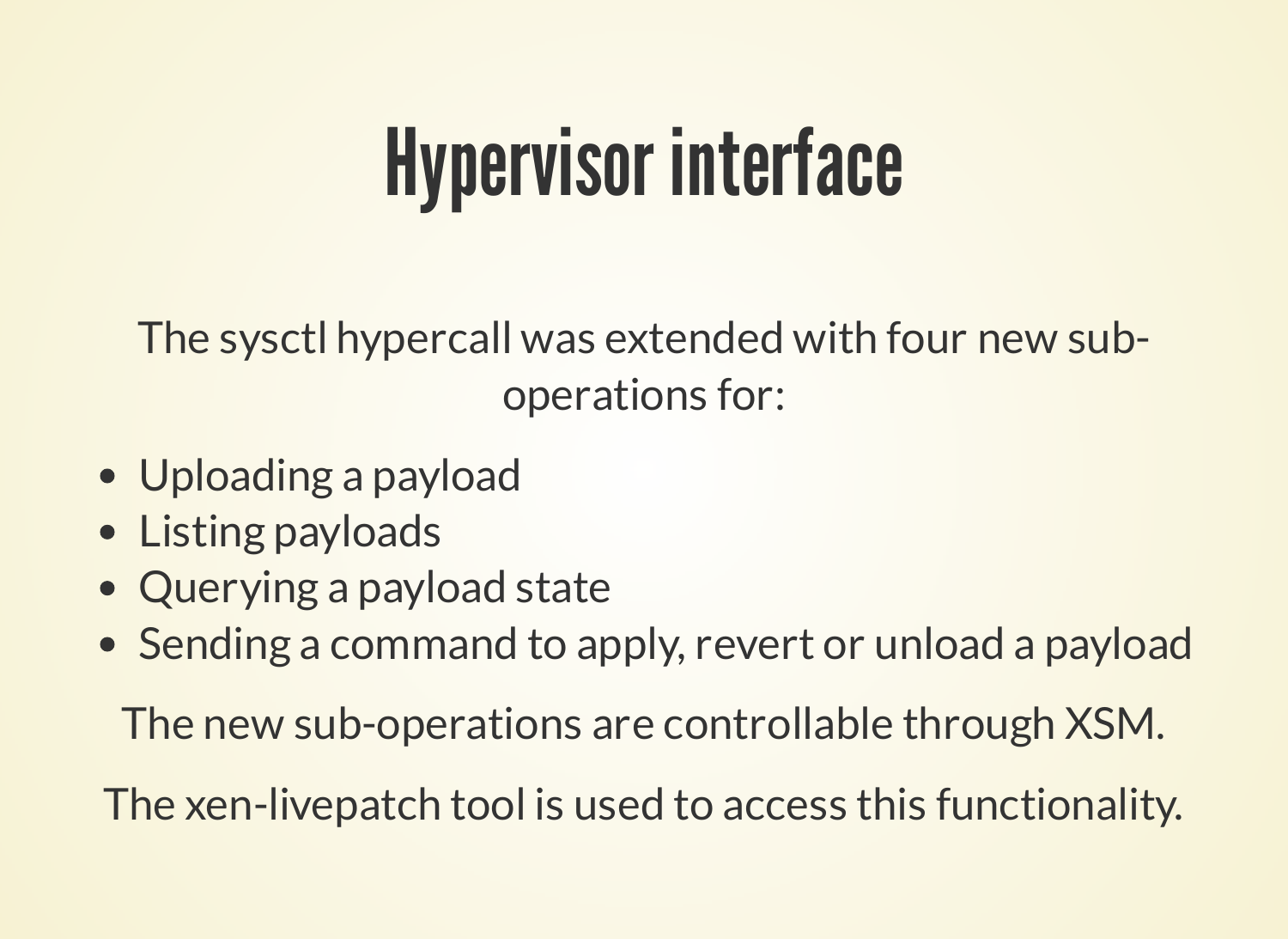#### **Compared with Linux live patching**

- Latency for VMs is not usually that critical so we don't use kGraft's model.
- Xen's model is largely similar to kPatch but there is no need to perform stack checking.
- Xen does not have ftrace and is not compiled with -pg to get mcount() calls so the start of the function is overwritten.
- Can patch any function which is at least 5 bytes long.
- Overhead is a single unconditional jump.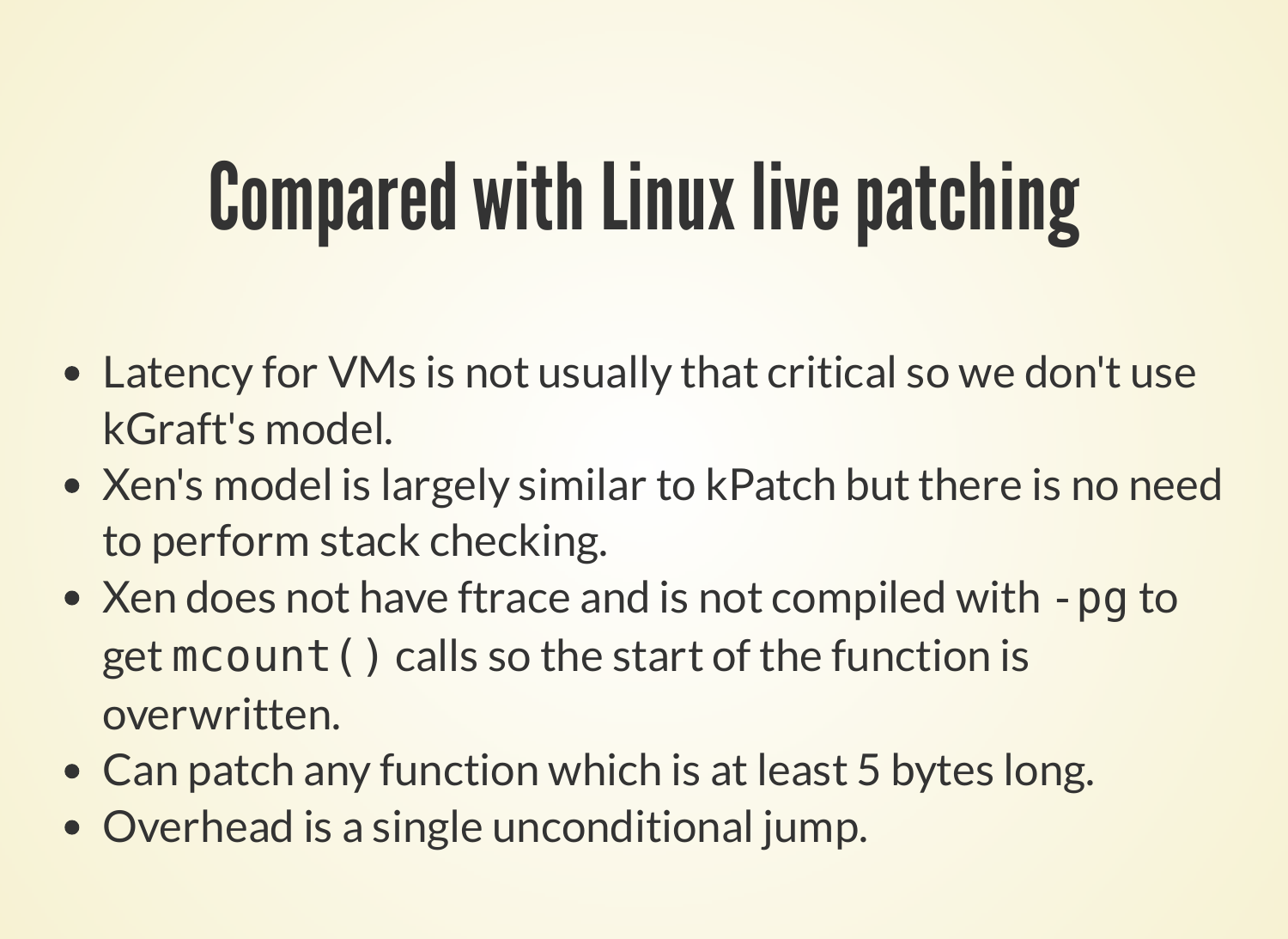## **Building live patches**

How are these created? Build them by hand? — **NO!** Enter livepatch-build-tools! livepatch-build-tools is based on kpatch-build <http://xenbits.xen.org/gitweb/?p=livepatch-build-tools.git>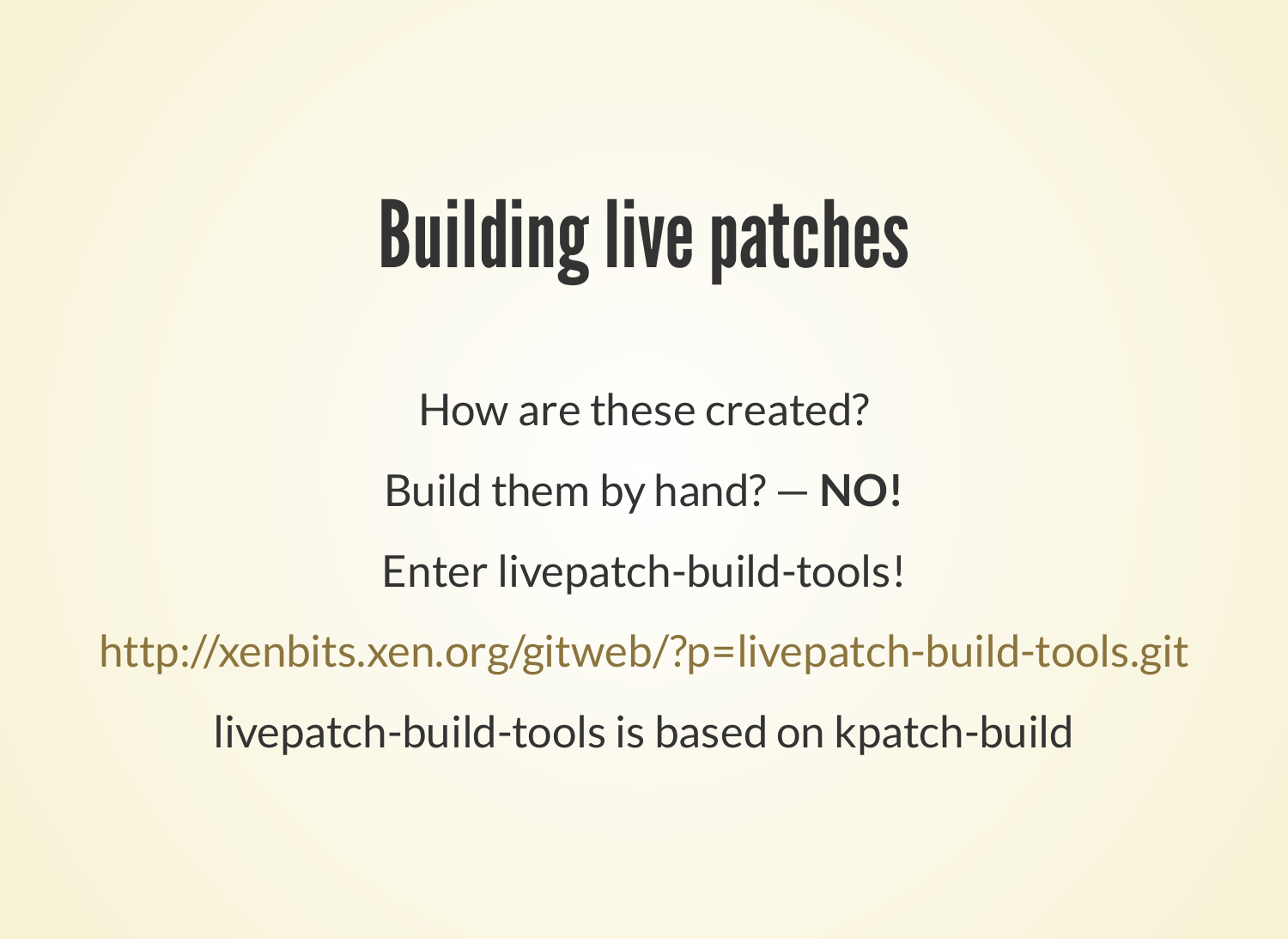### **Building live patches: Inputs**

 $$$  livepatch-build -s xen -c orig.config \ depends 55776af8c7377e7191d733797543b87a59631c50 \ -p xsa182.patch -o outdir

Takes as input:

- The exact source tree from the running Xen.
- The .config from the original build of Xen.
- A build-id onto which the livepatch will be applied.
- A source patch.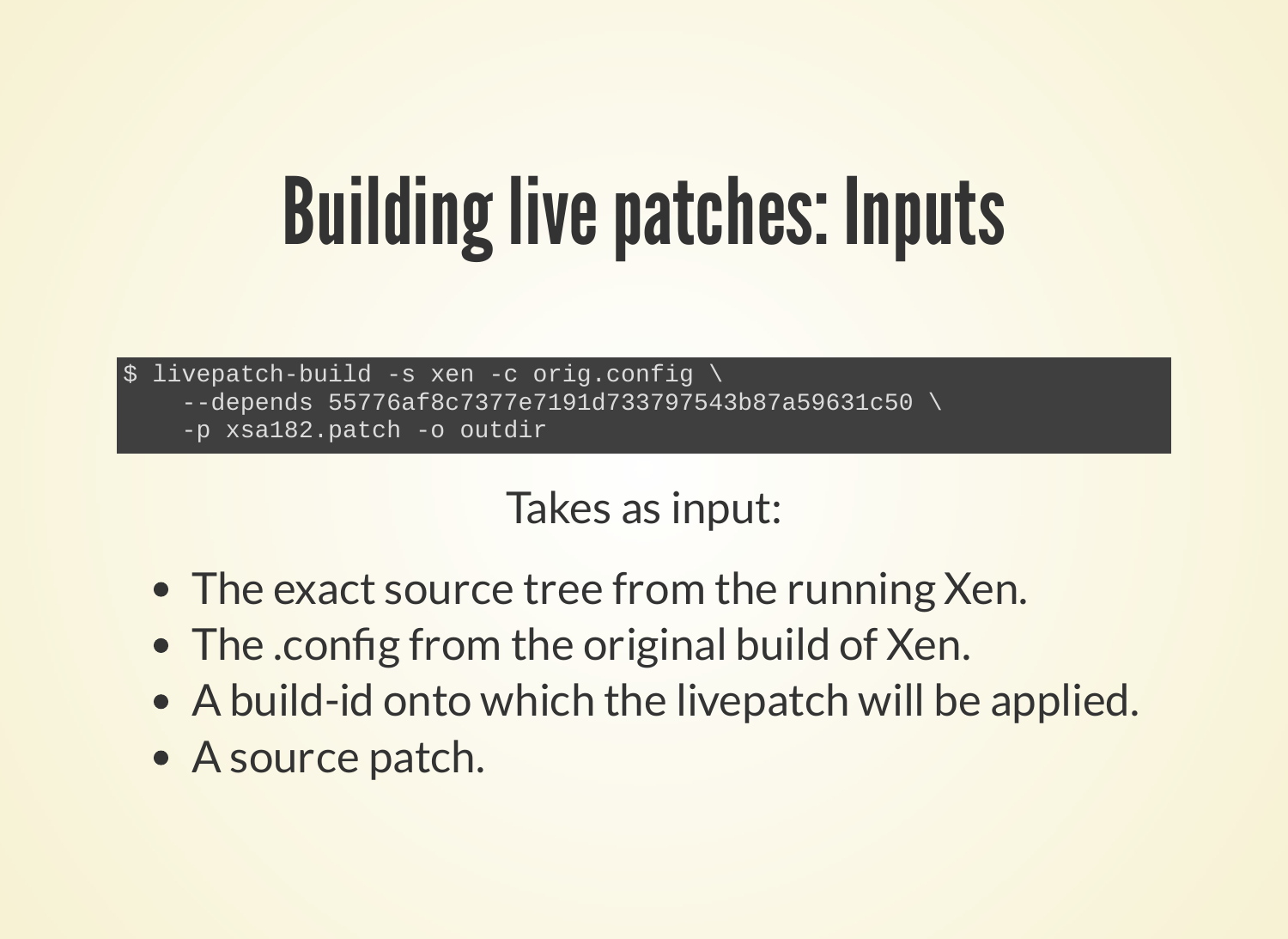### **Building live patches: Process**

livepatch-build does:

- 1. Build Xen
- 2. Apply the source patch
- 3. Build Xen with "-ffunction-sections -fdata-sections"
- 4. Revert the source patch
- 5. Build Xen again with "-ffunction-sections -fdata-sections"
- 6. Create a livepatch from the changed object files.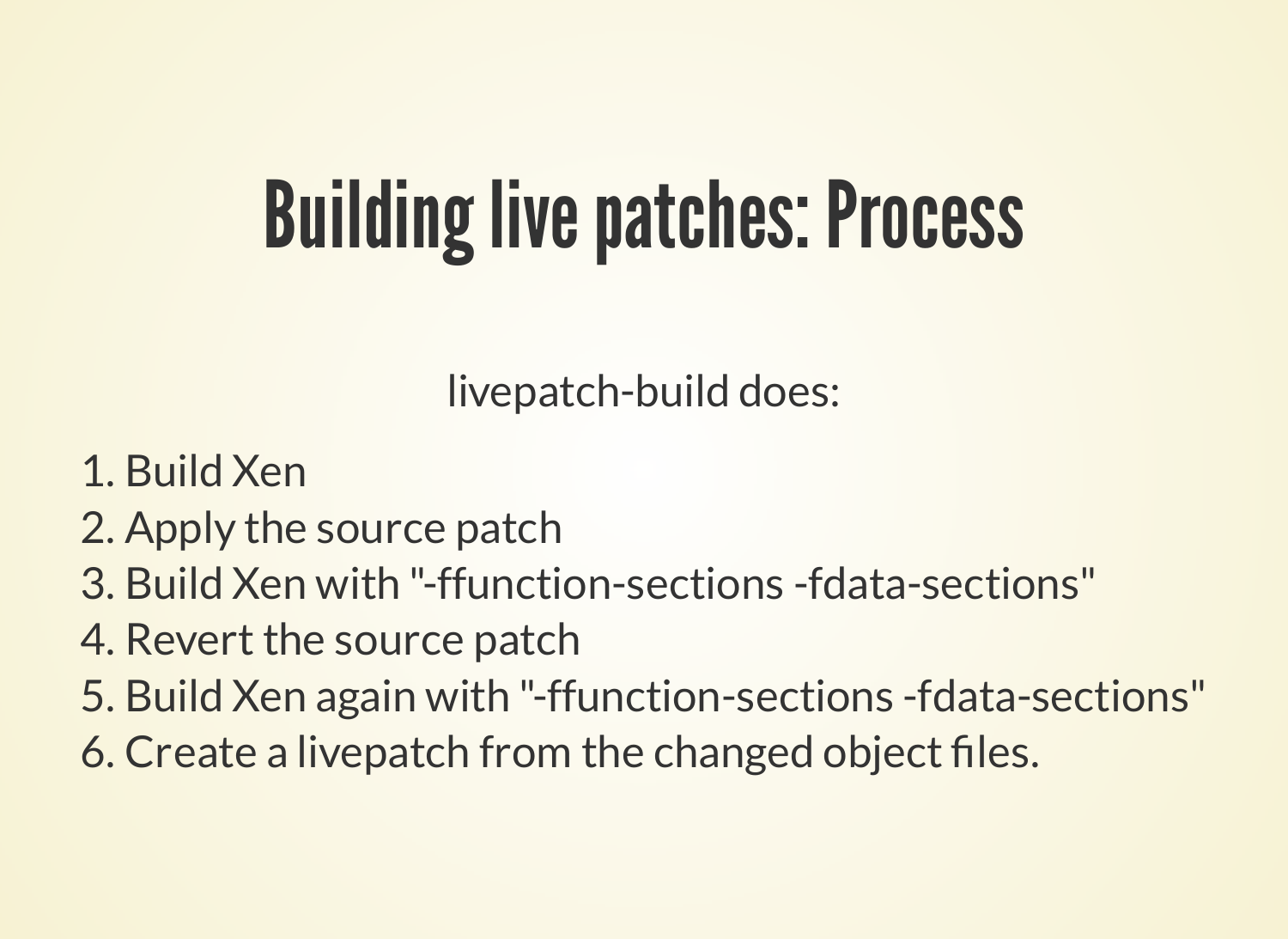### **Building live patches: Diff**

For each pair of changed objects, 'original' and 'patched' , run : create-diff-tool

- Load objects and check that the headers match.
- Adjust the ELFs to make them easier to process.
- Correlate sections, symbols, and static locals.
- Compare and mark as SAME, CHANGED or NEW.
- For each CHANGED function or NEW global, include it and its references recursively.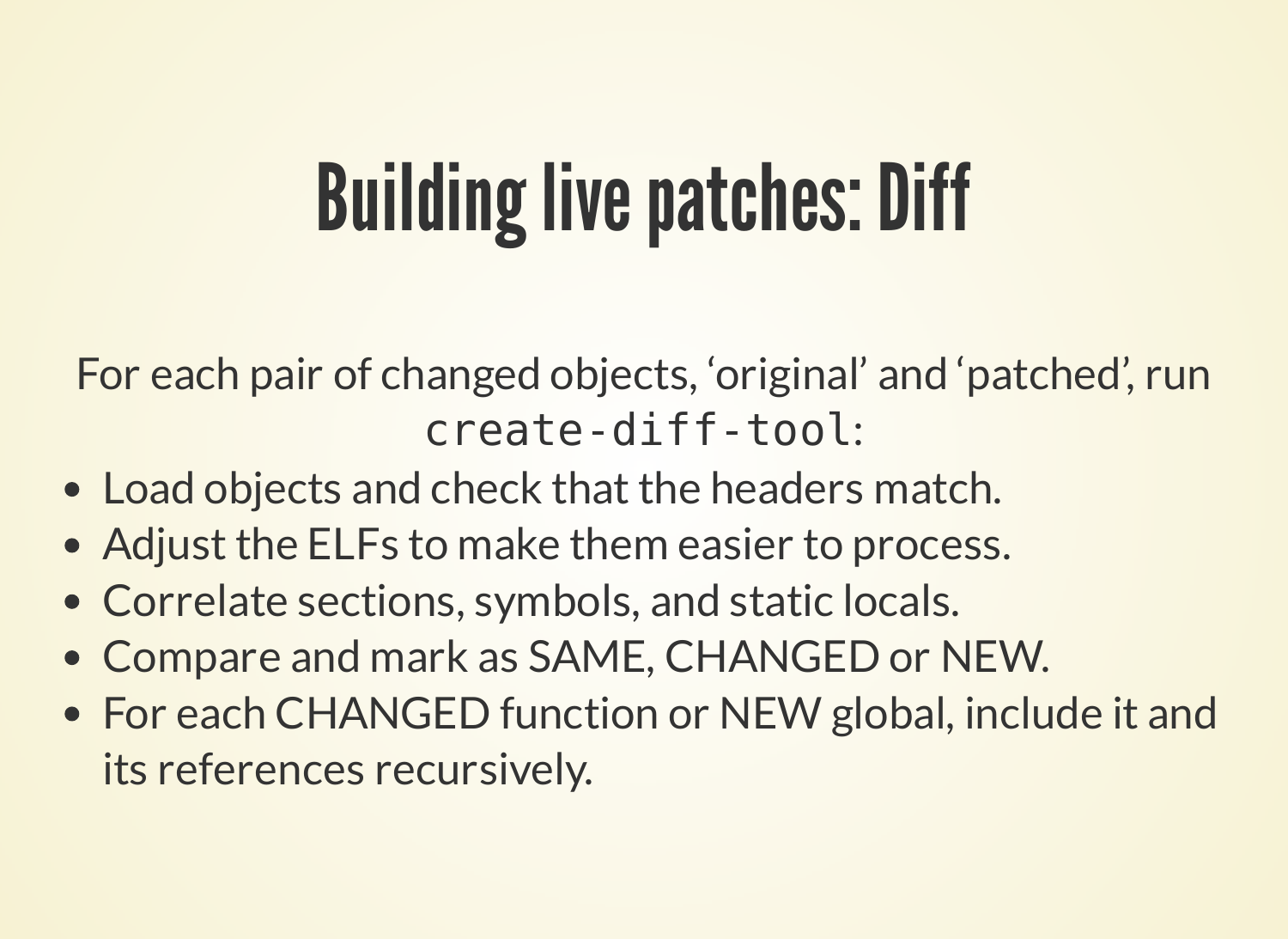# **Building live patches: Diff**

- Handle special sections (bug frames, altinstructions, exception tables).
- For each CHANGED function, create an entry in a special livepatch section (. livepatch.funcs).
- Write out the new object file.
- Link each object file together into a relocatable module.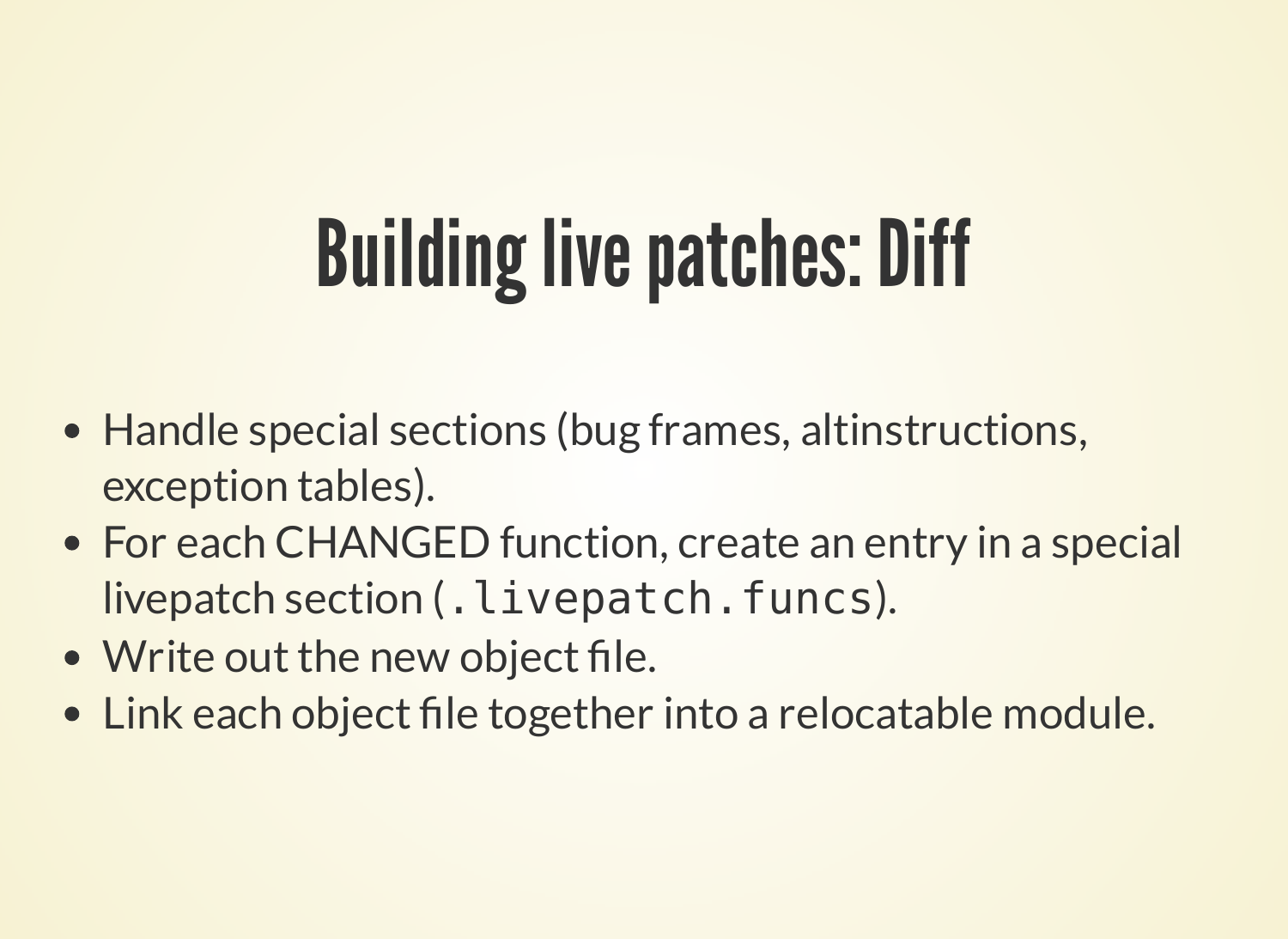## Handling live patches with data

- New data and read-only data is handled correctly.
- Changing initialized data or existing data structures is hard so such changes are prevented.
- Hook functions allow code to be executed at various stages during the patch apply (or revert) process.
	- Allows data to be transformed during patch apply, even if the data is dynamically allocated
	- Allows once-off initializations.
- Use shadow variables to attach new members to existing data structures.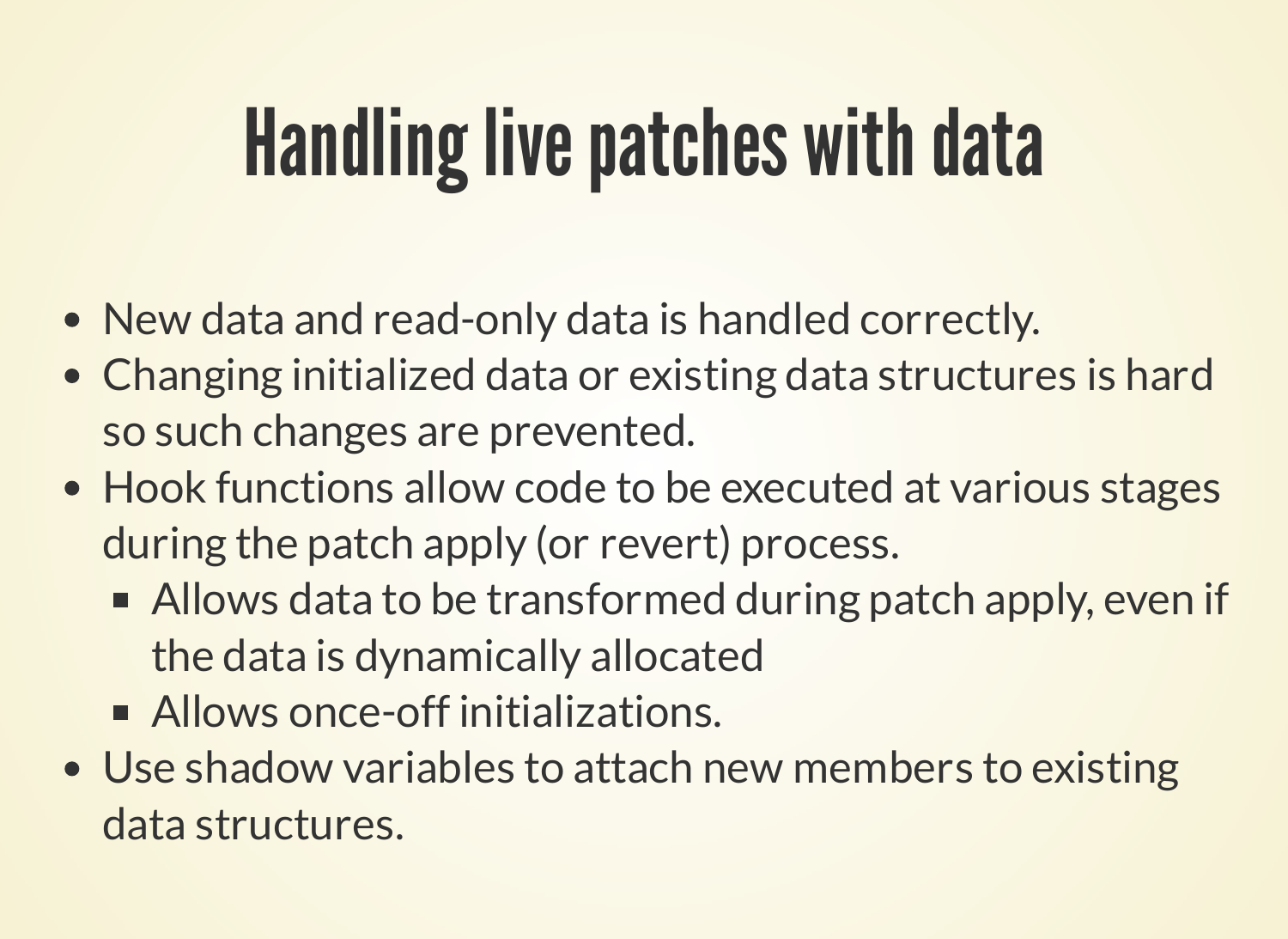## **Compared with Linux live patching**

- Linux live patches are contained in modules.
- Xen does not support loadable modules which avoids many issues.
- kGraft does not use a tool to automatically create live patches.
- kpatch is moving towards not using kpatch-build.